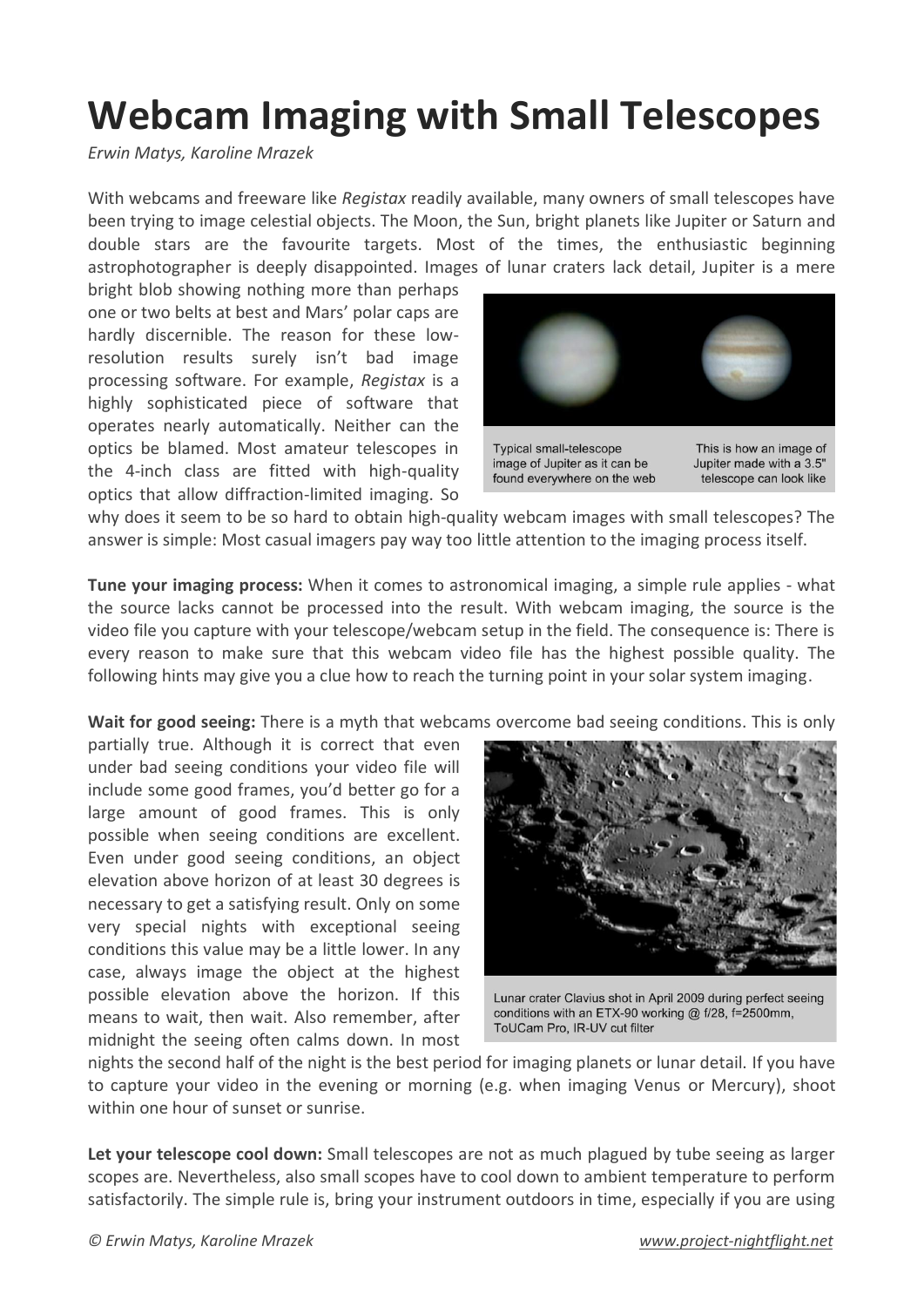a Newtonian design. Even for telescopes in the 4-inch class a cool-down time of at least one hour is strongly recommended.

**Focus carefully:** One of the most critical factors for capturing high-resolution webcam videos is to

image at the correct focus. The authors have seen amateurs focusing by simply sliding the webcam in and out of the focuser drawtube. This is surely not the way to focus for a high-resolution planetary image. Some simple math shows that at f/25 a webcam chip with a pixel size of around 5µm must be placed within 0.1mm of the telescope's focal plane. Consequently, a lot of effort must be taken to find the best focus. We recommend taking several minutes for this task, focusing, defocusing and focusing again, until the best possible image is steadily visible on the computer's monitor. Very small bright features like a



Saturn with its rings edge-on and the moons Titan and Rhea - shot with an ETX-90

Jovian moon or a lunar crater peak can be useful for this important step. Remember that your stacked result strongly depends on how crisp the individual frames of your webcam video are.

**Use an IR/UV cut filter:** Your webcam is sensitive to wavelengths in the ultraviolet and infrared part of the spectrum. These wavelengths tend to blur all channels (red, green and blue) of your webcam video. Therefore, an IR/UV cut filter should be used to block these wavelengths. IR/UV cut filters are available from most telescope dealers. If you bought your webcam from a telescope dealer, chances are that your webcam already came with a 1.25" IR/UV cut filter.

**Collimate your scope:** Even short-focus instruments like an f/4 Newtonian are capable of imaging the planets, however, they are quite sensitive to collimation errors. Many amateurs with shortfocus instruments believe that their telescopes are not usable for planetary work. In most cases, the optics are quite fine, they are just out of collimation. The best way to find out whether your

scope is in collimation is the star test. Refer to your instrument's manual or to web resources to find out how to star test and how to collimate your short-focus instrument.

**Adjust your focal length:** Optimum angular resolution can only be achieved when the smallest resolvable detail covers two by two of the webcam's pixels or more. With most small telescopes and webcams, this is the case when the focal ratio is around f/20. To estimate the needed focal length, simply multiply your telescope's aperture with 20.

**Consider eyepiece projection:** Most webcam imagers use Barlow lenses



Aristarchus and Vallis Schröteri, mosaic of 6 webcam videos, imaged in March 2010 with a 110/440mm Newtonian in eyepiece projection @ f/27, ToUCam Pro, IR-UV cut filter

to extend the focal length to the desired value. With short-focus instruments a 2x or 3x Barlow may not be enough. In this case, eyepiece projection is a valid alternative. Especially if you already own a high-quality planetary eyepiece this method boosts your effective focal length at no extra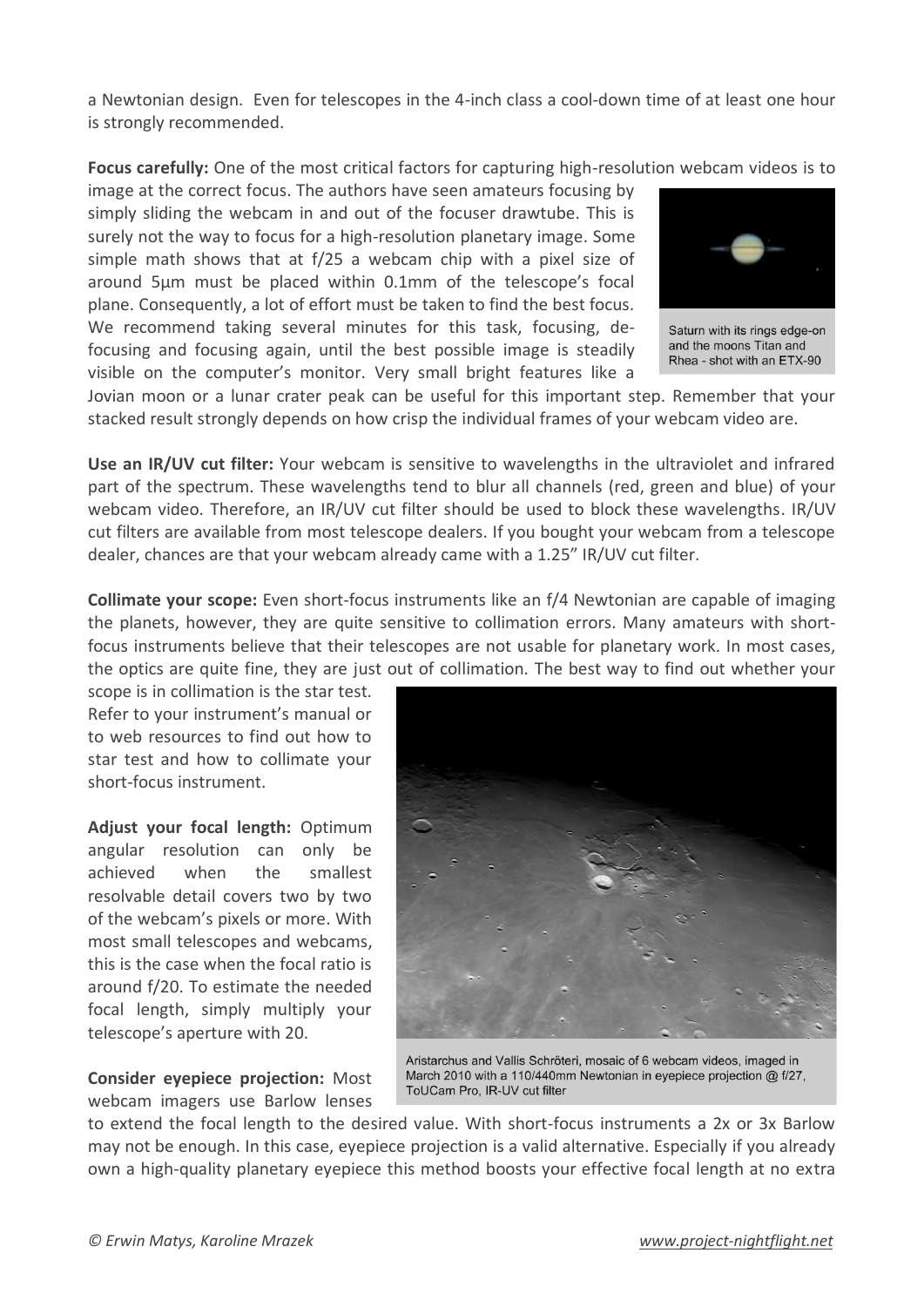cost. You only have to find a way to mount your webcam several centimetres behind the eyepiece. We wouldn't recommend duct tape, but for testing your configuration this will work.

**Use a high-quality Barlow:** Even if your telescope is no short-focus instrument, the standard focal length will not be enough to capture the smallest possible details. In this case, a high-quality

Barlow lens will work best. Low-cost Barlow lenses suffer from chromatic aberration, which becomes visible as coloured fringes around bright objects. They also introduce ghost images and reduce contrast noticeably. For webcam imaging, always use the best Barlow available.

**Try special filters:** As mentioned above, colour images gain contrast when exposed through an IR/UV cut filter. For special applications, other filters are worth a try. Our Sun, for example, is best imaged with a combination of a full aperture solar filter and a so-called solar continuum filter. Both are sold by Baader Planetarium in Germany. For Venus'



Jupiter with the Great Red Spot and two of its moons shot in April 2005 with an ETX-90 working @ f/28, f=2500mm, ToUCam Pro. IR-UV cut filter

atmosphere, a violet filter can be helpful. And the other planets respond well to an infrared pass filter, if the luminosity channel is to be recorded separately from the RGB channels.

**Use flatfields:** Especially when imaging solar or lunar detail, proper image calibration with a flatfield is necessary. Otherwise the inevitable dust specks on the webcam chip will show up prominently. With webcams it is quite easy to produce flatfields. Simply point your scope at something uniformly bright, like the early evening sky. Set your webcam to auto-exposure and capture a video of several hundred frames. Use this video file in programs such as *Registax* to generate a flatfield, which you later apply in your stacking process.

**Switch to polar mode:** Today, computer-aided telescopes with GoTo functions are quite popular,

even amongst beginners. If you own such a scope, you are probably using it in the standard alt-azimuth mode of operation. For webcam imaging, it is a better choice to switch your GoTo telescope to the equatorial (or polar) mode. In this mode, the telescope's mount needs to use only one axis for tracking. Therefore it will be much more reliable in following your imaging target. Refer to your telescope's manual on how to operate it in polar mode.

**Polar align carefully:** Whether you are using a GoTo or a conventional equatorial mount, always polar align carefully. If the hour axis of your telescope is too far off the celestial



with an ETX-90, ToUCam Pro, Baader solar continuum filter, image artificially colourised

pole, object tracking won't perform satisfactorily and your target will drift out quite fast of the webcam's small field of view. This makes focusing and recording videos an almost impossible task.

**Set the correct exposure value:** When trying to record a well saturated source, many beginning webcam photographers have the tendency to overexpose their video files. Overexposure means that there are regions in the image that have brightness values of 255. Within such regions, no